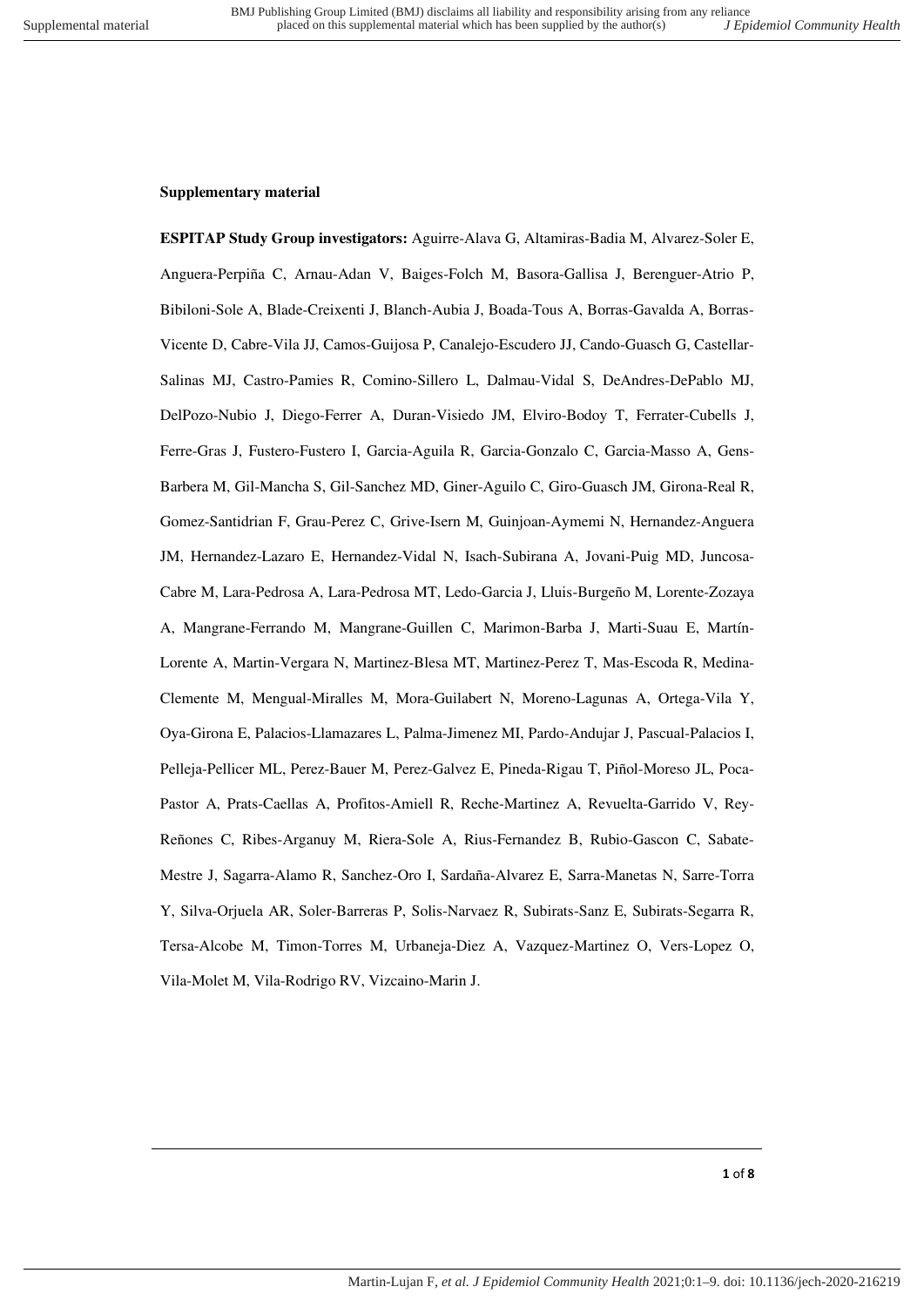| <b>Information to be collected</b>         |                                                |
|--------------------------------------------|------------------------------------------------|
| Affiliations and sociodemographic data     | Sex, age, civil status, number of children,    |
|                                            | education level (primary, middle, higher),     |
|                                            | employment status.                             |
| <b>History of diseases and medications</b> |                                                |
| Clinical morbidities                       | Cardiovascular risk factors (diabetes,         |
|                                            | hypertension, dyslipidaemia); cancer; heart    |
|                                            | and cardiovascular disease, digestive system   |
|                                            | alterations (oral lesions, peptic ulcer, liver |
|                                            | disease); nephropathy and urinary system       |
|                                            | pathology; cerebrovascular disease and         |
|                                            | history of neurologic alterations; allergies;  |
|                                            | skin disorders                                 |
| Psychiatric comorbidities                  | Anxiety; depression; bipolar disorder; panic   |
|                                            | disorder; schizophrenia; attention-            |
|                                            | deficit/hyperactivity disorder; anorexia       |
|                                            | nervosa and bulimia; impulse control           |
|                                            | disorders (food, shopping, pathological        |
|                                            | gambling)                                      |
| Pharmacological treatment                  | Pharmacological treatment indicated in         |
|                                            | comorbidities.                                 |
| History of respiratory symptoms            | Cough, expectoration, dyspnoea, chest pain     |
| <b>Smoking habit</b>                       |                                                |
| Age onset and smoking intensity            | Age at onset of regular consumption;           |
|                                            | frequency of use (in number cigarettes/day),   |
|                                            | and total smoking history (pack-years)         |
| Forms of use                               | Conventional cigarettes; hand-rolled           |
|                                            | cigarettes; clove cigarettes; chewing          |
|                                            | tobacco; snuff, hookah; e-cigarettes; heat-    |
|                                            | not-burn tobacco products; cigars; pipes       |
| Nicotine dependence Level                  | Spanish Fagerström Test for Nicotine           |
|                                            | Dependence (Becona-1992)                       |
| Motivation to quit smoking                 | Richmond test (Richmond-1993) and              |
|                                            | motivational stage of the change process       |

## **Table S1. Structured data collection questionnaire: smoking anamnesis and initial clinical examination Information to be collected**

according to Prochaska & DiClemente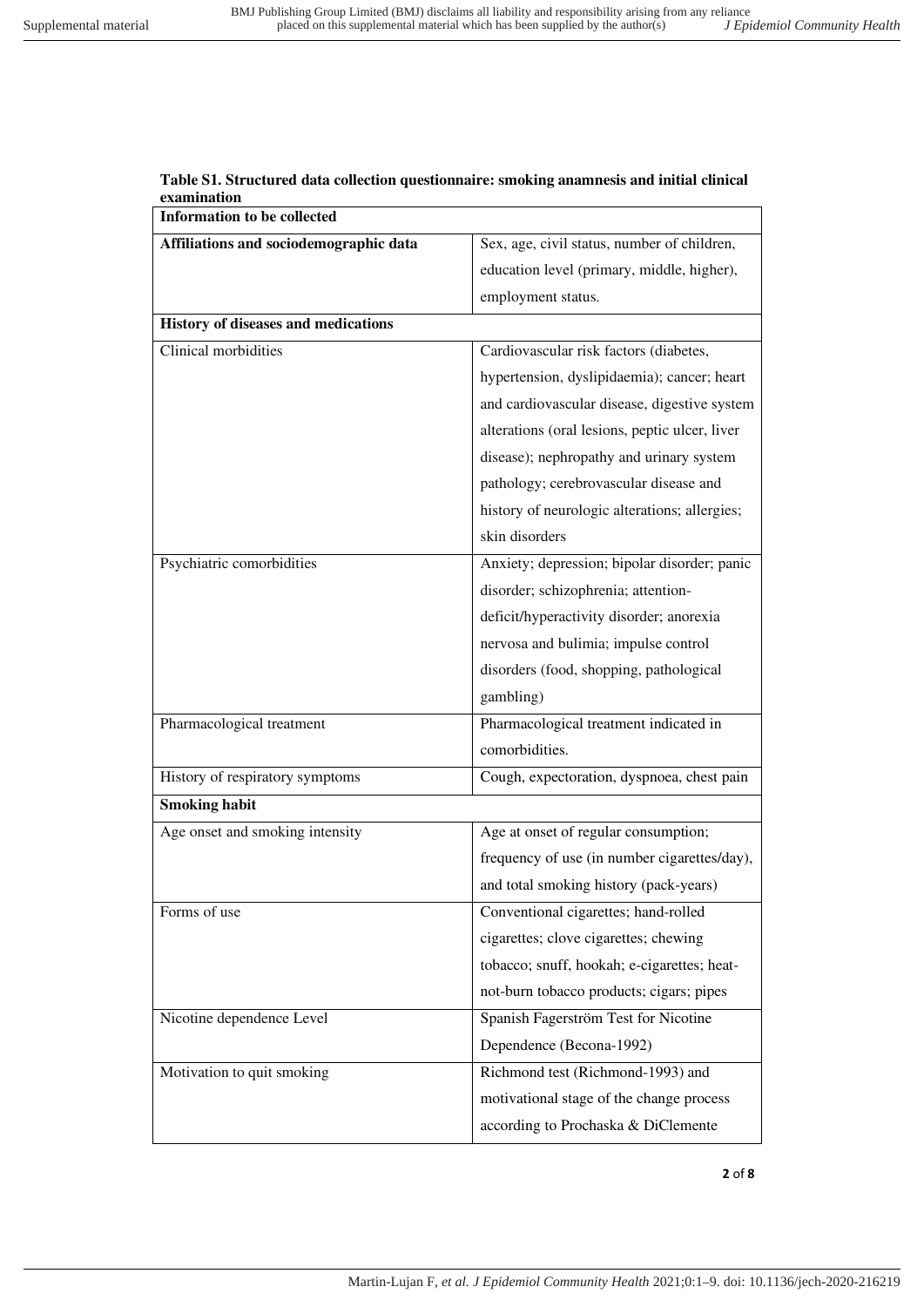|                                                                                                                                                                                                | model                                          |
|------------------------------------------------------------------------------------------------------------------------------------------------------------------------------------------------|------------------------------------------------|
| Attempts, treatments, abstinence and outcomes                                                                                                                                                  | Number of attempts and previous                |
|                                                                                                                                                                                                | treatments, with or without success;           |
|                                                                                                                                                                                                | abandonment symptoms; relapse and              |
|                                                                                                                                                                                                | probable causes                                |
|                                                                                                                                                                                                | Previous quit attempts: number and             |
|                                                                                                                                                                                                | therapeutic resources used                     |
| Smoking cessation interventions                                                                                                                                                                | Self-help material, health advice, quitline    |
|                                                                                                                                                                                                | appointments, motivational intervention,       |
|                                                                                                                                                                                                | group therapy and other approaches             |
|                                                                                                                                                                                                | (acupuncture, hypnosis, financial              |
|                                                                                                                                                                                                | compensation, etc.)                            |
| Prior use of smoking cessation pharmacotherapy                                                                                                                                                 | Nicotine replacement therapy (NRT),            |
|                                                                                                                                                                                                | bupropion, varenicline and other drugs.        |
| <b>Consumption of alcohol or other</b>                                                                                                                                                         | AUDIT; pattern of alcohol use; and pattern     |
| psychoactive substances                                                                                                                                                                        | of use of marijuana, cocaine, and other        |
|                                                                                                                                                                                                | drugs                                          |
| <b>Physical activity</b>                                                                                                                                                                       | Regular physical activity; sedentary lifestyle |
| <b>Basic physical examination</b>                                                                                                                                                              | Weight, height, body mass index, blood         |
|                                                                                                                                                                                                | pressure                                       |
| <b>Ancillary tests</b>                                                                                                                                                                         | Basic work-up: electrocardiogram;              |
|                                                                                                                                                                                                | complete blood count; serum/urine              |
|                                                                                                                                                                                                | biochemistry; expired carbon monoxide          |
|                                                                                                                                                                                                | (CO) levels determined by coximetry using      |
|                                                                                                                                                                                                | the Smoke Check device (Micro Medical          |
|                                                                                                                                                                                                | Limited, Rochester, Kent, England); the        |
|                                                                                                                                                                                                | model detects a CO range of 0-20 particles     |
|                                                                                                                                                                                                | per million (ppm), with a sensitivity of 1     |
|                                                                                                                                                                                                | ppm.                                           |
|                                                                                                                                                                                                | Spirometry and post-bronchodilator test,       |
|                                                                                                                                                                                                | using pneumotacograph Datospir-600             |
|                                                                                                                                                                                                | (SIBELMED, SA).                                |
| Fiore M, Jaén C, Baker T, et al. Treating Tobacco Use and Dependence: 2008 Update. Rockville, US Department of<br>Health and Human Services 2008. https://www.ncbi.nlm.nih.gov/books/NBK63952/ |                                                |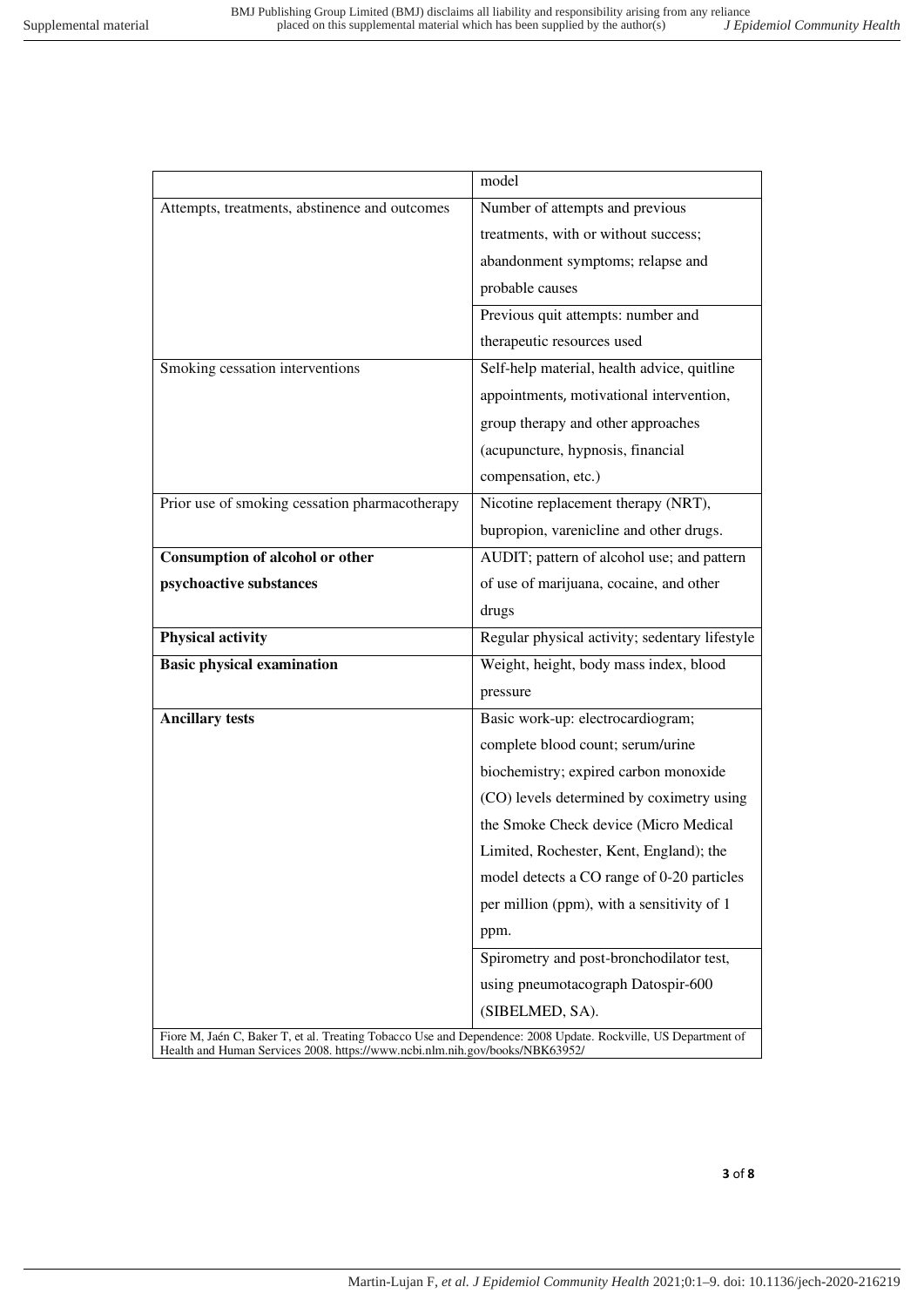## **Table S2. Abstinence in both groups at 12-month follow-up (bivariate analysis using the Log-Rank test)**

|                                    | Participants | $(\%)$ | HR   | (95% CI)         | p-value |
|------------------------------------|--------------|--------|------|------------------|---------|
| Total participants                 | 563          | (98.6) | 1.98 | $(1.29 - 3.04)$  | 0.001   |
| Primary health-care setting        |              |        |      |                  |         |
| Rural                              | 225          | (39.4) | 2.12 | $(1.12 - 4.01)$  | 0.018   |
| Urban                              | 338          | (59.2) | 1.84 | $(1.03 - 3.27)$  | 0.035   |
| Health professional performing the |              |        |      |                  |         |
| intervention                       |              |        |      |                  |         |
| General physician                  | 77           | (13.5) | 1.93 | $(0.76 - 4.92)$  | 0.159   |
| <b>Nurse</b>                       | 467          | (81.8) | 2.07 | $(1.25 - 3.41)$  | 0.004   |
| Age                                |              |        |      |                  |         |
| $50 \, years$                      | 324          | (56.7) | 1.55 | $(0.89 - 2.72)$  | 0.122   |
| $>50$ years                        | 239          | (41.8) | 2.65 | $(1.36 - 5.16)$  | 0.003   |
| Sex                                |              |        |      |                  |         |
| Male                               | 257          | (45.0) | 1.86 | $(1.02 - 3.38)$  | 0.012   |
| Female                             | 306          | (53.6) | 2.13 | $(1.15 - 3.94)$  | 0.051   |
| Civil status                       |              |        |      |                  |         |
| Married                            | 396          | (69.3) | 1.79 | $(1.09 - 2.92)$  | 0.019   |
| Single/Widowed/Divorced            | 165          | (28.9) | 2.40 | $(0.99 - 5.80)$  | 0.051   |
| Children                           |              |        |      |                  |         |
| N <sub>O</sub>                     | 87           | (15.2) | 1.72 | $(0.59 - 0.50)$  | 0.310   |
| Yes                                | 474          | (83.0) | 2.02 | $(1.26 - 3.22)$  | 0.003   |
| <b>Education</b> level             |              |        |      |                  |         |
| No studies or incomplete           | 86           | (15.1) | 2.78 | $(0.73 - 10.40)$ | 0.116   |
| Complete studies                   | 474          | (83.0) | 1.86 | $(1.18 - 0.94)$  | 0.007   |
| <b>Social Class</b>                |              |        |      |                  |         |
| Low                                | 199          | (34.8) | 1.87 | $(0.90 - 3.88)$  | 0.089   |
| Middle                             | 255          | (44.6) | 1.47 | $(0.79 - 2.73)$  | 0.221   |
| High                               | 91           | (15.9) | 1.87 | $(0.90 - 3.88)$  | 0.089   |
| <b>Employment status</b>           |              |        |      |                  |         |
| Currently working                  | 363          | (63.4) | 1.82 | $(1.07 - 3.09)$  | 0.026   |
| Housework                          | 48           | (8.4)  | 3.77 | $(0.42 - 34.0)$  | 0.205   |
| Unemployed                         | 82           | (14.4) | 3.14 | $(0.82 - 12.0)$  | 0.077   |
| Retires                            | 75           | (13.1) | 1.85 | $(0.63 - 5.43)$  | 0.252   |
| Alcohol intake categorization      |              |        |      |                  |         |
| Non-drinker                        | 263          | (46.0) | 1.96 | $(1.07 - 3.59)$  | 0.025   |
| Low-risk drinker                   | 247          | (42.3) | 2.37 | $(1.16 - 4.85)$  | 0.014   |
| High-risk drinker                  | 50           | (8.7)  | 1.40 | $(0.38 - 5.22)$  | 0.613   |
| Dyslipidaemia                      |              |        |      |                  |         |
| N <sub>O</sub>                     | 439          | (76.9) | 2.11 | $(1.32 - 3.38)$  | 0.001   |
| Yes                                | 124          | (21.7) | 1.66 | $(0.64 - 5.77)$  | 0.371   |
| Hypertension                       |              |        |      |                  |         |
| No                                 | 446          | (78.1) | 2.01 | $(1.20 - 3.37)$  | 0.007   |
| Yes                                | 117          | (20.5) | 1.65 | $(0.77 - 3.57)$  | 0.194   |
| Diabetes Mellitus                  |              |        |      |                  |         |
| N <sub>O</sub>                     | 529          | (92.6) | 1.96 | $(1.26 - 3.05)$  | 0.002   |
| Yes                                | 32           | (5.9)  | 3.07 | $(0.56 - 16.9)$  | 0.173   |
| Anthropometric categorization      |              |        |      |                  |         |

**4** of **8**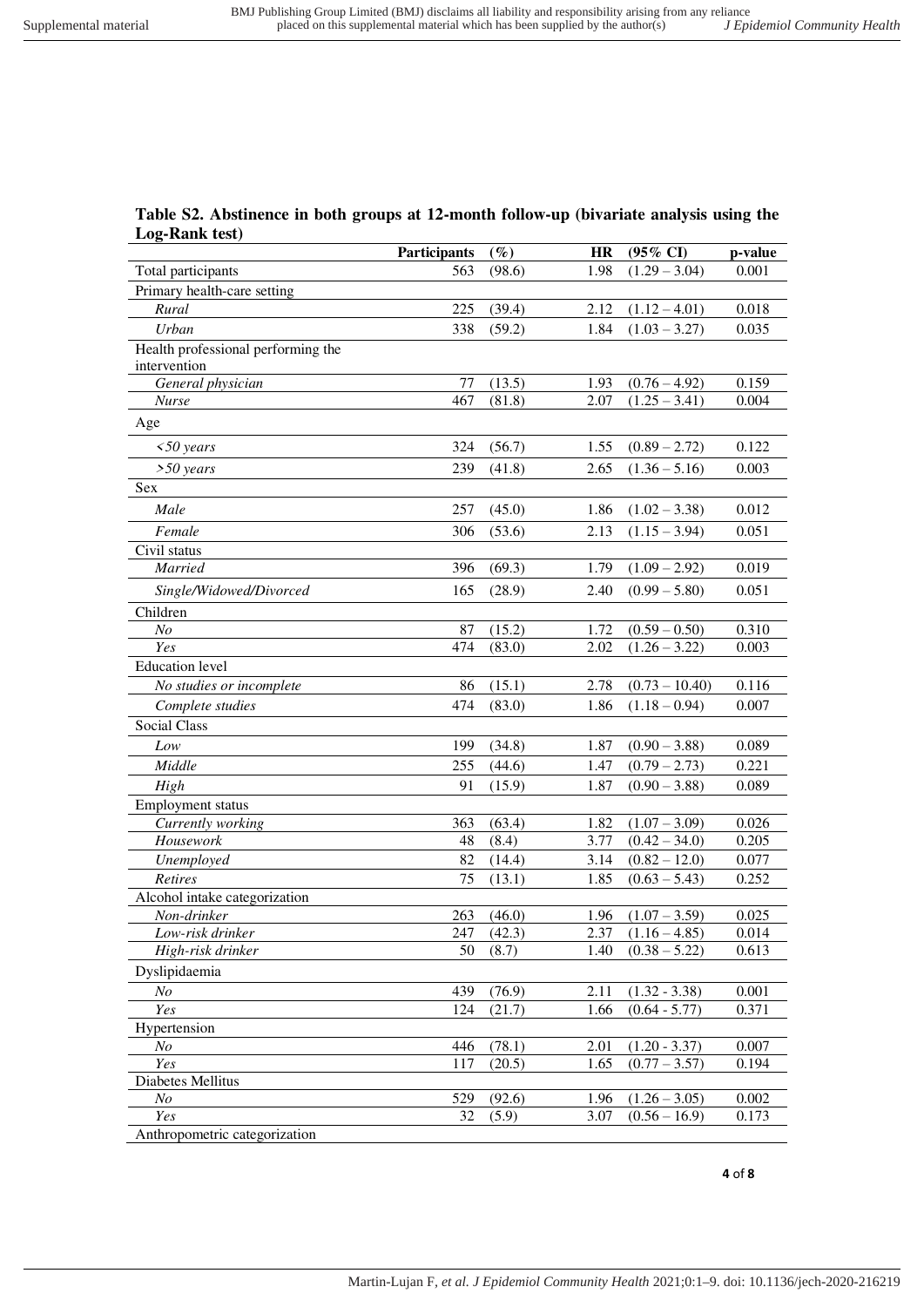|     |            |                            |                      | 50.001                                                |
|-----|------------|----------------------------|----------------------|-------------------------------------------------------|
|     |            |                            |                      | 0.575                                                 |
| 122 |            |                            |                      | 0.361                                                 |
|     |            |                            |                      |                                                       |
| 512 | (89.7)     | 2.02                       | $(1.31 - 3.14)$      | 0.001                                                 |
| 47  | (8.2)      | 1.66                       | $(0.15 - 18.3)$      | 0.674                                                 |
|     |            |                            |                      |                                                       |
| 335 | (58.7)     | 1.85                       | $(0.94 - 3.65)$      | 0.072                                                 |
| 224 | (39.2)     | 1.91                       | $(1.09 - 3.34)$      | 0.020                                                 |
|     |            |                            |                      |                                                       |
| 185 | (32.4)     | 2.08                       | $(0.70 - 6.22)$      | 0.179                                                 |
| 303 | (53.1)     | 1.99                       | $(1.14 - 3.48)$      | 0.014                                                 |
| 70  | (12.2)     | 1.73                       | $(0.72 - 4.14)$      | 0.214                                                 |
|     |            |                            |                      |                                                       |
|     |            |                            |                      |                                                       |
| 366 | (64.1)     | 2.5                        | $(1.55 - 4.52)$      | 50.001                                                |
| 196 | (34.3)     | 1.22                       | $(0.68 - 2.57)$      | 0.594                                                 |
|     |            |                            |                      |                                                       |
| 486 | (85.1)     | 1.79                       | $(1.09 - 2.82)$      | 0.019                                                 |
| 77  | (13.5)     | 2.30                       | $(0.94 - 5.61)$      | 0.061                                                 |
|     | 189<br>236 | (33.1)<br>(41.3)<br>(21.4) | 5.66<br>1.19<br>1.53 | $(2.14 - 14.1)$<br>$(0.64 - 2.23)$<br>$(0.61 - 3.83)$ |

Data are presented as number of patients (%) and p-value.

(\*) Considering low dependence, a score of 0-3, middle of 4-7 and high of 8-10.

(#) Considering low motivation, a score of 0-3, middle of 4-6 and high of 7-10.

(§) According to the definition of the Prochaska and DiClemente model.

(†) Includes any pharmacological treatment specifically indicated to quit smoking: Nicotine replacement therapy (NRT), bupropion and/or varenicline.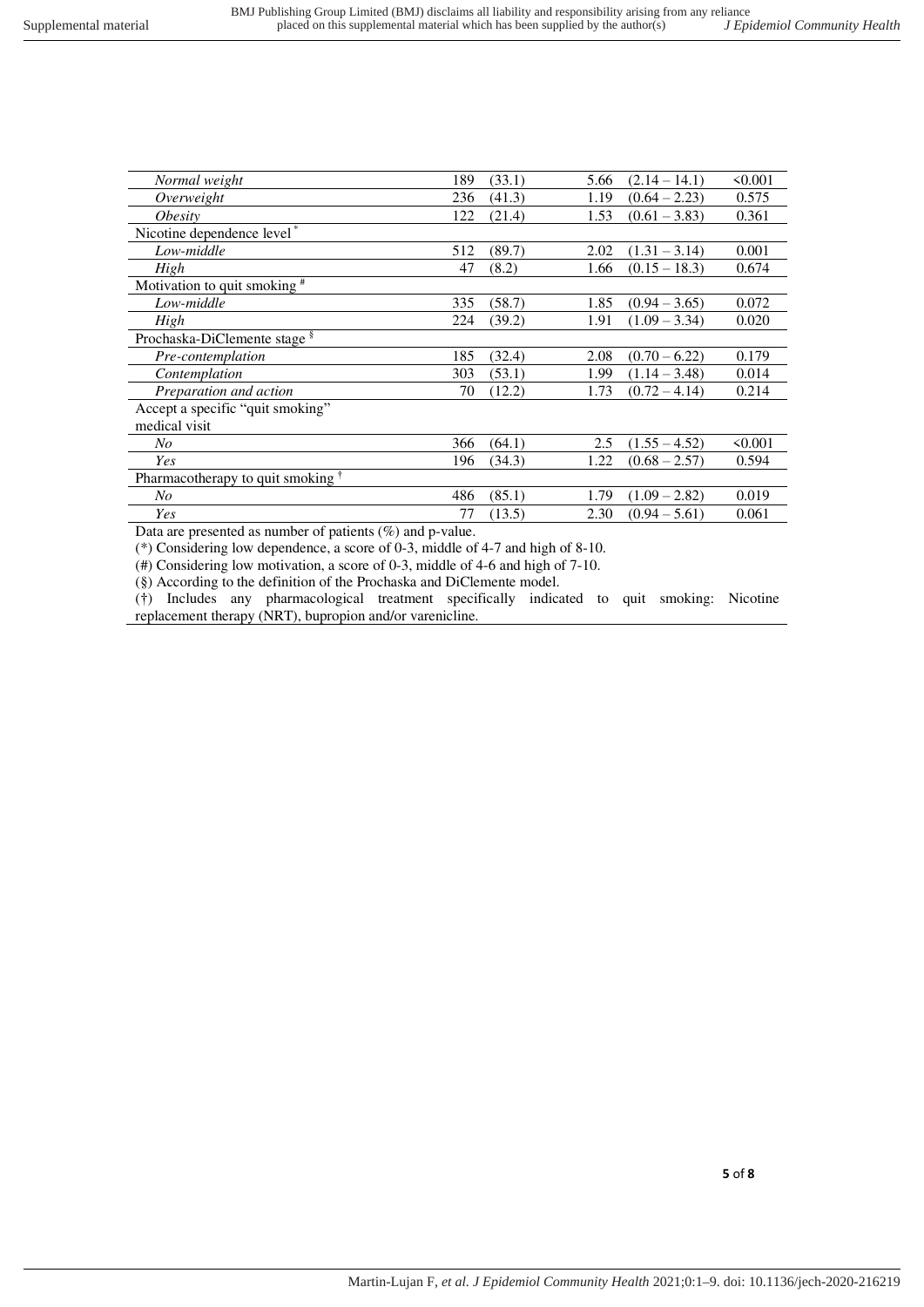## **Table S3. Characteristics of the participants at baseline, according to no-altered and altered pulmonary function**.

|                                | <b>No-altered</b> |           | <b>Altered</b>   |             |         |  |
|--------------------------------|-------------------|-----------|------------------|-------------|---------|--|
|                                | $(N=571)$         |           | $(N=167)$        |             | p       |  |
| Sociodemographic               |                   |           |                  |             |         |  |
| Age (years)                    | 49.8              | ±7.9      | 54.9             | $\pm\,8.0$  | < 0.001 |  |
| Sex (male)                     | 262               | (45.9)    | 124              | (74.3)      | < 0.001 |  |
| Civil status                   |                   |           |                  |             | 0.306   |  |
| Married                        | 402               | (70.8)    | 123              | (74.5)      |         |  |
| Widowed                        | 18                | (3.2)     | $\overline{4}$   | (2.4)       |         |  |
| Single                         | 63                | (11.1)    | 22               | (13.3)      |         |  |
| <b>Divorced</b>                | 85                | (15.0)    | 16               | (9.7)       |         |  |
| Children (yes)                 | 479               | (84.3)    | 145              | (87.9)      | 0.260   |  |
| Number of children             | 1.78              | ± 1.14    | 2.05             | ± 1.13      | 0.010   |  |
| <b>Education</b> level         |                   |           |                  |             | 0.179   |  |
| No studies                     | 14                | (2.4)     | 9                | (5.4)       |         |  |
| Incomplete primary school      | 72                | (12.7)    | 31               | (18.8)      |         |  |
| Complete primary school        | 280               | (49.4)    | 71               | (43.0)      |         |  |
| Secondary school               | 135               | (23.8)    | 41               | (24.8)      |         |  |
| Middle grade university        | 40                | (7.1)     | 9                | (5.5)       |         |  |
| Superior grade university      | 25                | (4.4)     | 4                | (2.4)       |         |  |
| Employment status              |                   |           |                  |             | < 0.001 |  |
| Currently working              | 367               | (64.4)    | 97               | (58.8)      |         |  |
| Unemployed                     | 82                | (14.5)    | 13               | (7.9)       |         |  |
| Disability                     | 17                | (3.0)     | 11               | (6.7)       |         |  |
| Retires                        | 50                | (8.8)     | 33               | (8.1)       |         |  |
| Housework                      | 48                | (8.5)     | 9                | (5.5)       |         |  |
| Students,                      | 1                 | (0.2)     | $\boldsymbol{0}$ | (0)         |         |  |
| Other possibilities            | 3                 | (0.5)     | $\overline{c}$   | (1.2)       |         |  |
| Comorbidity                    |                   |           |                  |             |         |  |
| Hypertension                   | 118               | (20.7)    | 62               | (37.1)      | < 0.001 |  |
| Dyslipidemia                   | 125               | (20.7)    | 54               | (32.3)      | 0.006   |  |
| Diabetes Mellitus              | 41                | (7.2)     | 26               | (15.6)      | < 0.001 |  |
| Cardiovascular disease         | 6                 | (1.1)     | 16               | (9.6)       | < 0.001 |  |
| Urinary system pathology       | 5                 | (0.9)     | 6                | (3.6)       | 0.038   |  |
| Neuropsychiatry pathology      | 38                | (6.7)     | 17               | (10.2)      | 0.217   |  |
| Musculoskeletal pathology      | 35                | (6.1)     | 11               | (7.2)       | 0.299   |  |
| Digestive system alterations   | 33                | (5.8)     | 12               | (6.6)       | 0.256   |  |
| Other endocrinopathies         | 29                | (5.1)     | 5                | (3.0)       | 0.181   |  |
| Other pathologies not included | 18                | (3.2)     | 6                | (3.6)       | 0.286   |  |
| <b>Clinical evaluation</b>     |                   |           |                  |             |         |  |
| Height (cm)                    | 164.1             | ± 9.2     | 166.2            | $\pm$ 8.4   | 0.008   |  |
| Weight (Kg)                    | 72.7              | ± 14.9    | 78.0             | $\pm\,16.3$ | 50.001  |  |
| BMI $(Kg/m^2)$                 | 26.9              | $\pm$ 4.5 | 28.2             | ± 5.4       | 0.002   |  |
| Anthropometric categorization  |                   |           |                  |             | 0.035   |  |
| Underweight                    | 8                 | (1.4)     | $\mathbf{0}$     | (0.0)       |         |  |
| Normal weight                  | 191               | (33.5)    | 44               | (26.3)      |         |  |
| Overweight grade I             | 117               | (20.5)    | 25               | (14.0)      |         |  |
| Overweight grade II            | 122               | (21.4)    | 39               | (23.4)      |         |  |
| Obesity grade I                | 96                | (16.8)    | 39               | (23.4)      |         |  |
| Obesity grade II               | 20                | (3.5)     | 6                | (3.6)       |         |  |
| Morbid obesity                 | 8                 | (1.4)     | 6                | (3.6)       |         |  |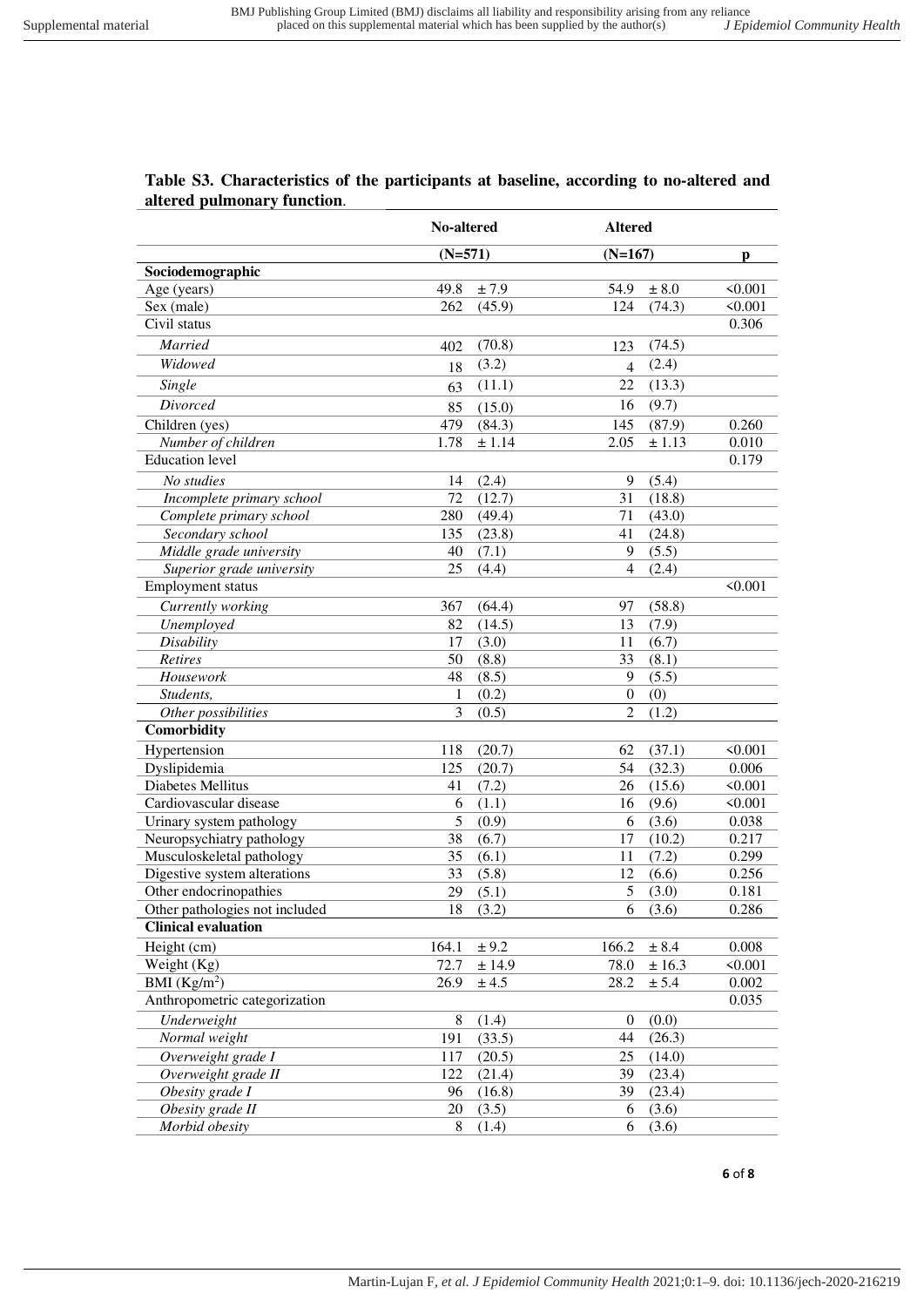| Systolic blood pressure (mmHg)         | 123.9 | ± 15.5     | 129.7 | ± 15.2      | < 0.001 |
|----------------------------------------|-------|------------|-------|-------------|---------|
| Diastolic blood pressure (mmHg)        | 76.4  | ± 10.3     | 78.3  | ± 9.9       | 0.036   |
| Oxygen saturation $(\%)$               | 97.7  | ± 1.4      | 96.9  | ±1.6        | < 0.001 |
| Peak-flow (l/min)                      | 424.0 | ± 121.5    | 354.2 | $\pm$ 111.0 | < 0.001 |
| <b>Health habits</b>                   |       |            |       |             |         |
| Regular physical activity              | 226   | (39.6)     | 60    | (35.9)      | 0.418   |
| Physical activity (hours/week)         | 2.5   | ± 4.7      | 1.7   | ± 3.2       | 0.054   |
| Alcohol intake (SD/week)               | 7.0   | ± 13.3     | 10.2  | ± 15.4      | 0.010   |
| Alcohol intake categorization          |       |            |       |             | 0.566   |
| Non-drinker                            | 270   | (47.6)     | 72    | (43.6)      |         |
| Low-risk drinker                       | 247   | (43.6)     | 75    | (45.5)      |         |
| High-risk drinker*                     | 50    | (8.8)      | 18    | (10.9)      |         |
| <b>Smoking habit</b>                   |       |            |       |             |         |
| Start age (years)                      | 18.0  | ± 5.7      | 18.5  | ± 5.5       | 0.326   |
| Daily consumption (cig/day)            | 18.2  | $\pm$ 10.2 | 22.7  | ± 12.4      | < 0.001 |
| Cumulative consumption (pack-year) $#$ | 29.2  | ± 18.7     | 41.9  | ± 25.4      | < 0.001 |
| Expired-CO value (ppm)                 | 16.8  | ± 11.1     | 16.5  | ± 9.9       | 0.085   |
| FTND score                             | 3.9   | ± 2.5      | 5.0   | ± 2.5       | < 0.001 |
| Nicotine dependence level $\dagger$    |       |            |       |             | < 0.001 |
| Low                                    | 247   | (43.3)     | 45    | (26.9)      |         |
| Middle                                 | 271   | (47.5)     | 91    | (54.5)      |         |
| High                                   | 48    | (8.4)      | 28    | (16.8)      |         |
| RTS score                              | 5.8   | ± 2.7      | 5.6   | ± 2.6       | 0.521   |
| Motivation to quit smoking #           |       |            |       |             | 0.529   |
| Low                                    | 110   | (19.3)     | 35    | (21.0)      |         |
| Middle                                 | 226   | (39.6)     | 71    | (42.5)      |         |
| High                                   | 230   | (40.3)     | 59    | (35.3)      |         |
| Prochaska-DiClemente stages            |       |            |       |             | 0.848   |
| Pre-contemplation                      | 185   | (32.4)     | 51    | (30.5)      |         |
| Contemplation                          | 308   | (53.9)     | 96    | (57.5)      |         |
| Preparation                            | 57    | (10.0)     | 14    | (8.4)       |         |
| Action                                 | 15    | (2.6)      | 4     | (2.4)       |         |
| Previous quit attempts                 | 2.7   | ± 3.8      | 2.7   | ± 3.2       | 0.869   |

Data are presented as number of patients (%) or mean ± standard deviation according to the type of variable. BMI: body mass index; SD: Standard Drink; ppm: particles per million; FTND: Fagerström Test for Nicotine Dependence; RTS: Richmond Test Scores.

(\*) Considering risk, a consumption ≥28 SD/week for men and ≥ 17 SD/week for women.

(#) Value obtained by multiplying the daily average of cigarettes smoked by the number of years of habit and dividing by 20.

(†) Considering low dependence, a score of 0-3, middle of 4-7 and high of 8-10.

(‡) Considering low motivation, a score of 0-3, middle of 4-6 and high of 7-10.

(§) According to the definition of the Prochaska and DiClemente model.